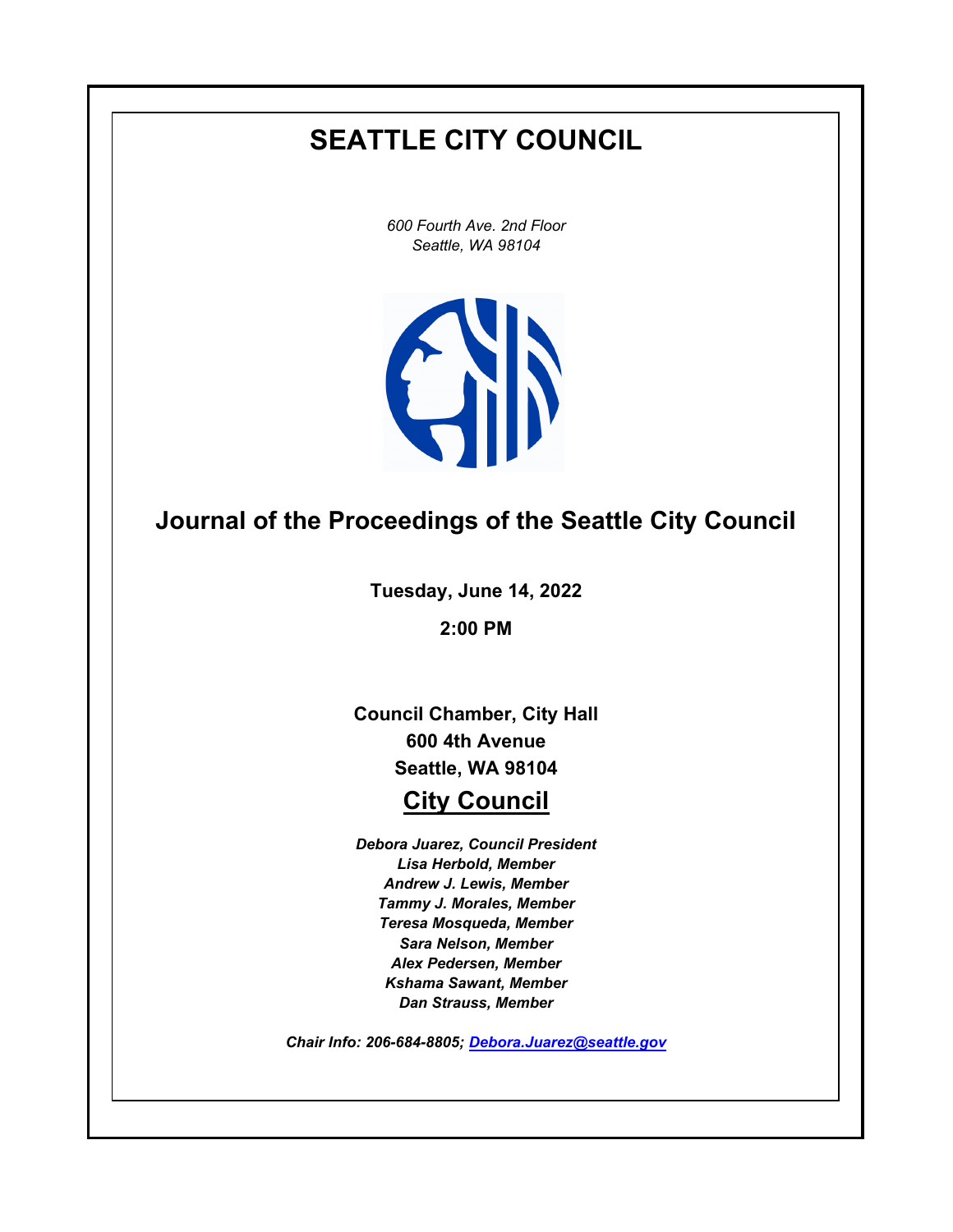## **A. CALL TO ORDER**

The City Council of The City of Seattle met in the Council Chamber in Seattle, Washington, on June 14, 2022, pursuant to the provisions of the City Charter. The meeting was called to order at 2:01 p.m., with Council President Juarez presiding.

## **B. ROLL CALL**

Present: 8 - Juarez, Herbold, Lewis, Morales, Mosqueda, Nelson, Pedersen, **Strauss** 

**Excused:** 1 - Sawant

## **C. PRESENTATIONS**

There were none.

## **D. PUBLIC COMMENT**

The following individuals addressed the Council:

Howard Gale Patience Malaba Shannon Cheng Agnes Govern Sue Taoka Marguerite Richard David Haines Michael Fuller

## **E. ADOPTION OF INTRODUCTION AND REFERRAL CALENDAR:**

## [IRC 353](http://seattle.legistar.com/gateway.aspx?m=l&id=/matter.aspx?key=13064) **June 14, 2022**

## **Motion was made, duly seconded and carried, to adopt the Introduction & Referral Calendar (IRC) by the following vote:**

In Favor: 8 - Juarez, Herbold, Lewis, Morales, Mosqueda, Nelson, Pedersen, **Strauss**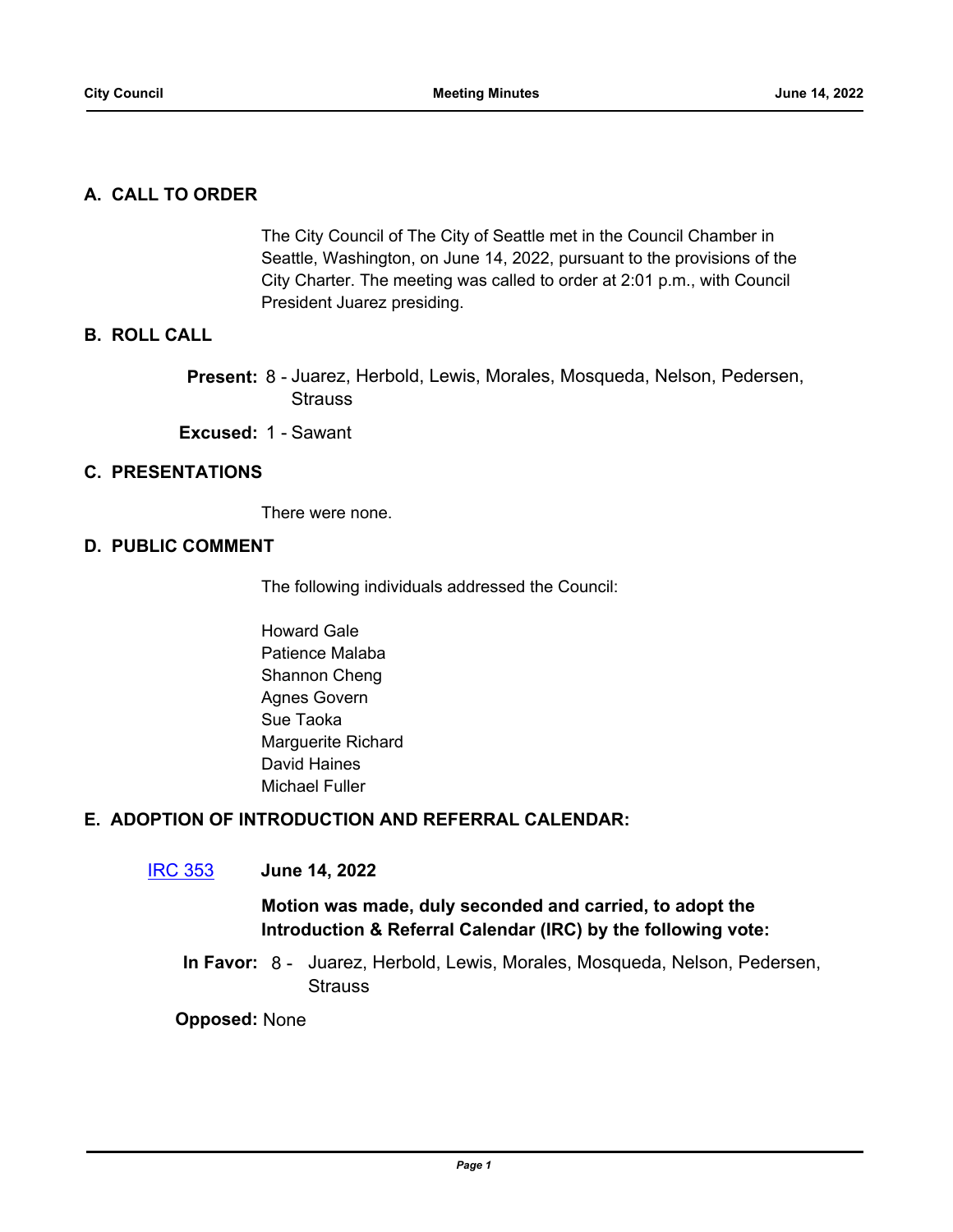## **F. APPROVAL OF CONSENT CALENDAR**

Motion was made, duly seconded and carried, to adopt the Consent Calendar.

#### **Journal:**

[Min 384](http://seattle.legistar.com/gateway.aspx?m=l&id=/matter.aspx?key=13065) **June 7, 2022**

**The item was adopted on the Consent Calendar by the following vote, and the President signed the Minutes:**

In Favor: 8 - Juarez, Herbold, Lewis, Morales, Mosqueda, Nelson, Pedersen, Strauss

#### **Opposed:** None

## **Bills:**

[CB 120344](http://seattle.legistar.com/gateway.aspx?m=l&id=/matter.aspx?key=13061) **AN ORDINANCE appropriating money to pay certain claims for the week of May 30, 2022 through June 3, 2022 and ordering the payment thereof; and ratifying and confirming certain prior acts.**

> **The item was passed on the Consent Calendar by the following vote, and the President signed the Council Bill:**

In Favor: 8 - Juarez, Herbold, Lewis, Morales, Mosqueda, Nelson, Pedersen, Strauss

**Opposed:** None

**Appointments:**

#### **LAND USE COMMITTEE:**

[Appt 02217](http://seattle.legistar.com/gateway.aspx?m=l&id=/matter.aspx?key=12997) **Appointment of Sophia Benalfew as member, Equitable Development Initiative Advisory Board, for a term to February 28, 2025.**

> **The Committee recommends that City Council confirm the Appointment (Appt). In Favor: 4 - Strauss, Morales, Nelson, Pedersen Opposed: None**

**The item was confirmed on the Consent Calendar by the following vote:**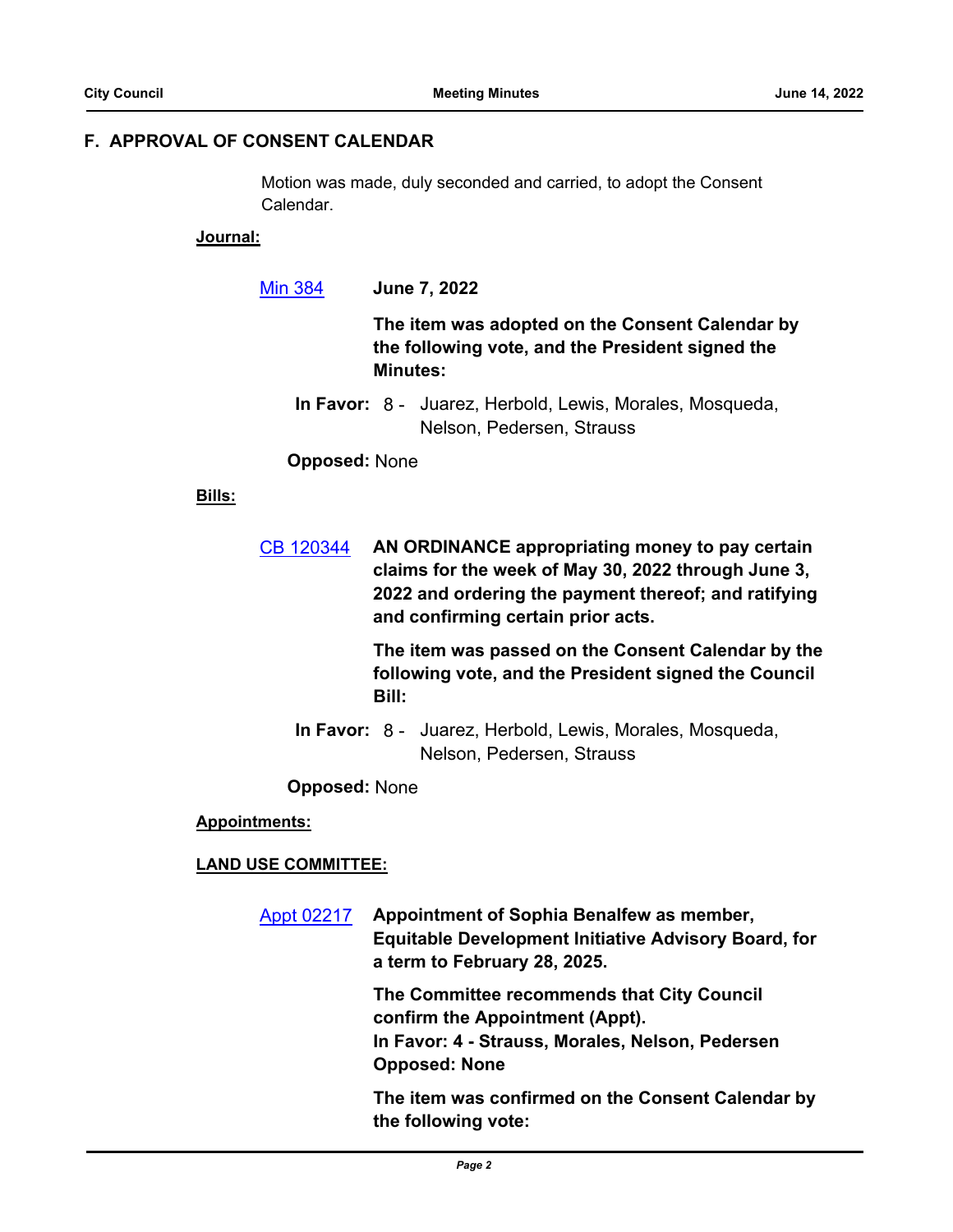|  | In Favor: 8 - Juarez, Herbold, Lewis, Morales, Mosqueda, |
|--|----------------------------------------------------------|
|  | Nelson, Pedersen, Strauss                                |

#### **Opposed:** None

[Appt 02218](http://seattle.legistar.com/gateway.aspx?m=l&id=/matter.aspx?key=12998) **Appointment of Quanlin Hu as member, Equitable Development Initiative Advisory Board, for a term to February 28, 2023.**

> **The Committee recommends that City Council confirm the Appointment (Appt). In Favor: 4 - Strauss, Morales, Nelson, Pedersen Opposed: None**

**The item was confirmed on the Consent Calendar by the following vote:**

In Favor: 8 - Juarez, Herbold, Lewis, Morales, Mosqueda, Nelson, Pedersen, Strauss

## **Opposed:** None

[Appt 02219](http://seattle.legistar.com/gateway.aspx?m=l&id=/matter.aspx?key=12999) **Appointment of Mark R. Jones as member, Equitable Development Initiative Advisory Board, for a term to February 28, 2023.**

> **The Committee recommends that City Council confirm the Appointment (Appt). In Favor: 4 - Strauss, Morales, Nelson, Pedersen Opposed: None**

**The item was confirmed on the Consent Calendar by the following vote:**

In Favor: 8 - Juarez, Herbold, Lewis, Morales, Mosqueda, Nelson, Pedersen, Strauss

#### **Opposed:** None

[Appt 02220](http://seattle.legistar.com/gateway.aspx?m=l&id=/matter.aspx?key=13000) **Appointment of Jamie Madden as member, Equitable Development Initiative Advisory Board, for a term to February 28, 2024.**

> **The Committee recommends that City Council confirm the Appointment (Appt). In Favor: 4 - Strauss, Morales, Nelson, Pedersen Opposed: None**

**The item was confirmed on the Consent Calendar by the following vote:**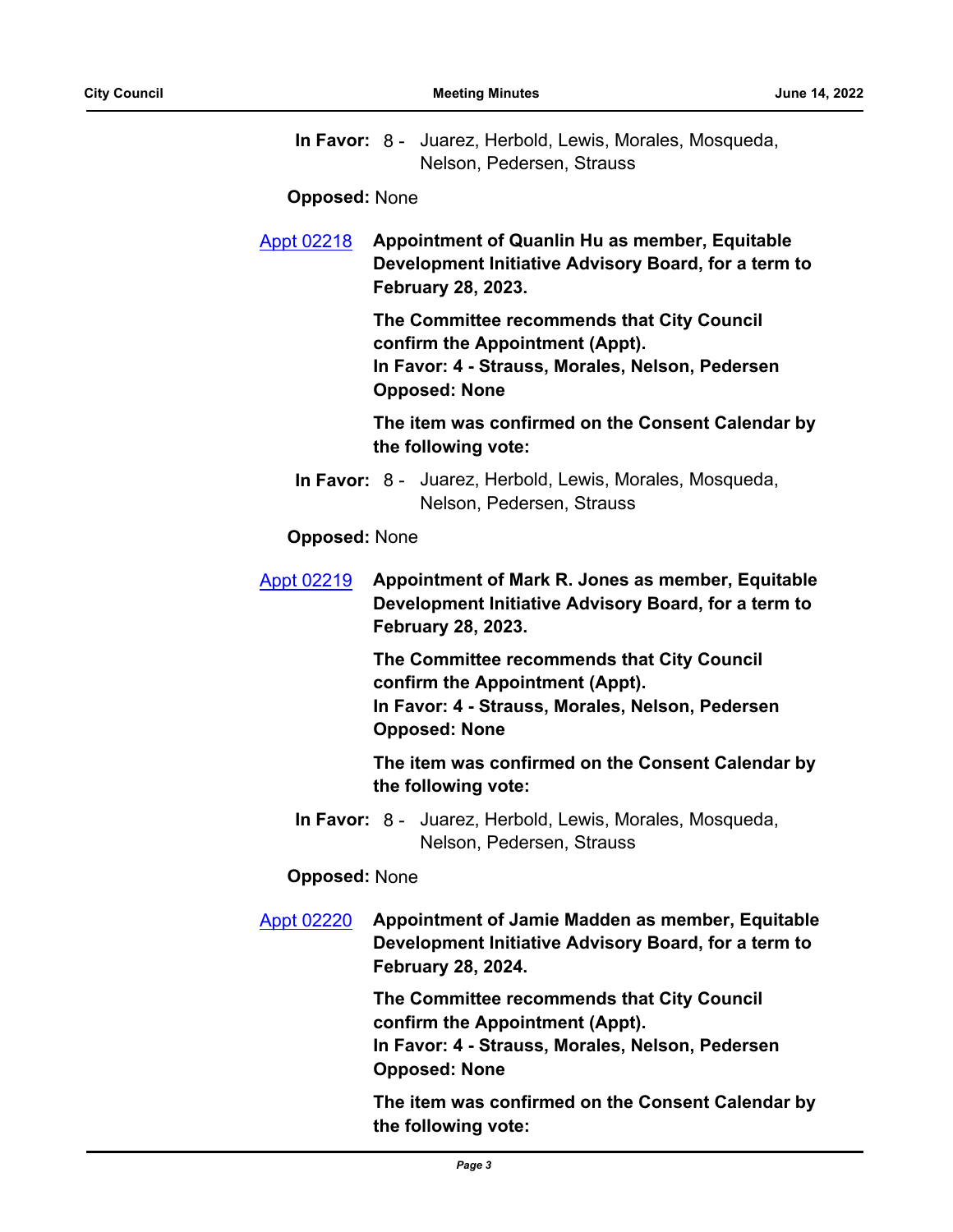In Favor: 8 - Juarez, Herbold, Lewis, Morales, Mosqueda, Nelson, Pedersen, Strauss

**Opposed:** None

[Appt 02221](http://seattle.legistar.com/gateway.aspx?m=l&id=/matter.aspx?key=13001) **Appointment of Diana Paredes as member, Equitable Development Initiative Advisory Board, for a term to February 28, 2025.**

> **The Committee recommends that City Council confirm the Appointment (Appt). In Favor: 4 - Strauss, Morales, Nelson, Pedersen Opposed: None**

**The item was confirmed on the Consent Calendar by the following vote:**

In Favor: 8 - Juarez, Herbold, Lewis, Morales, Mosqueda, Nelson, Pedersen, Strauss

## **Opposed:** None

[Appt 02222](http://seattle.legistar.com/gateway.aspx?m=l&id=/matter.aspx?key=13006) **Appointment of Kaleb Germinaro as member, Equitable Development Initiative Advisory Board, for a term to February 28, 2024.**

> **The Committee recommends that City Council confirm the Appointment (Appt). In Favor: 4 - Strauss, Morales, Nelson, Pedersen Opposed: None**

**The item was confirmed on the Consent Calendar by the following vote:**

In Favor: 8 - Juarez, Herbold, Lewis, Morales, Mosqueda, Nelson, Pedersen, Strauss

#### **Opposed:** None

[Appt 02223](http://seattle.legistar.com/gateway.aspx?m=l&id=/matter.aspx?key=13007) **Reappointment of Lindsay Goes Behind as member, Equitable Development Initiative Advisory Board, for a term to February 28, 2025.**

> **The Committee recommends that City Council confirm the Appointment (Appt). In Favor: 4 - Strauss, Morales, Nelson, Pedersen Opposed: None**

**The item was confirmed on the Consent Calendar by the following vote:**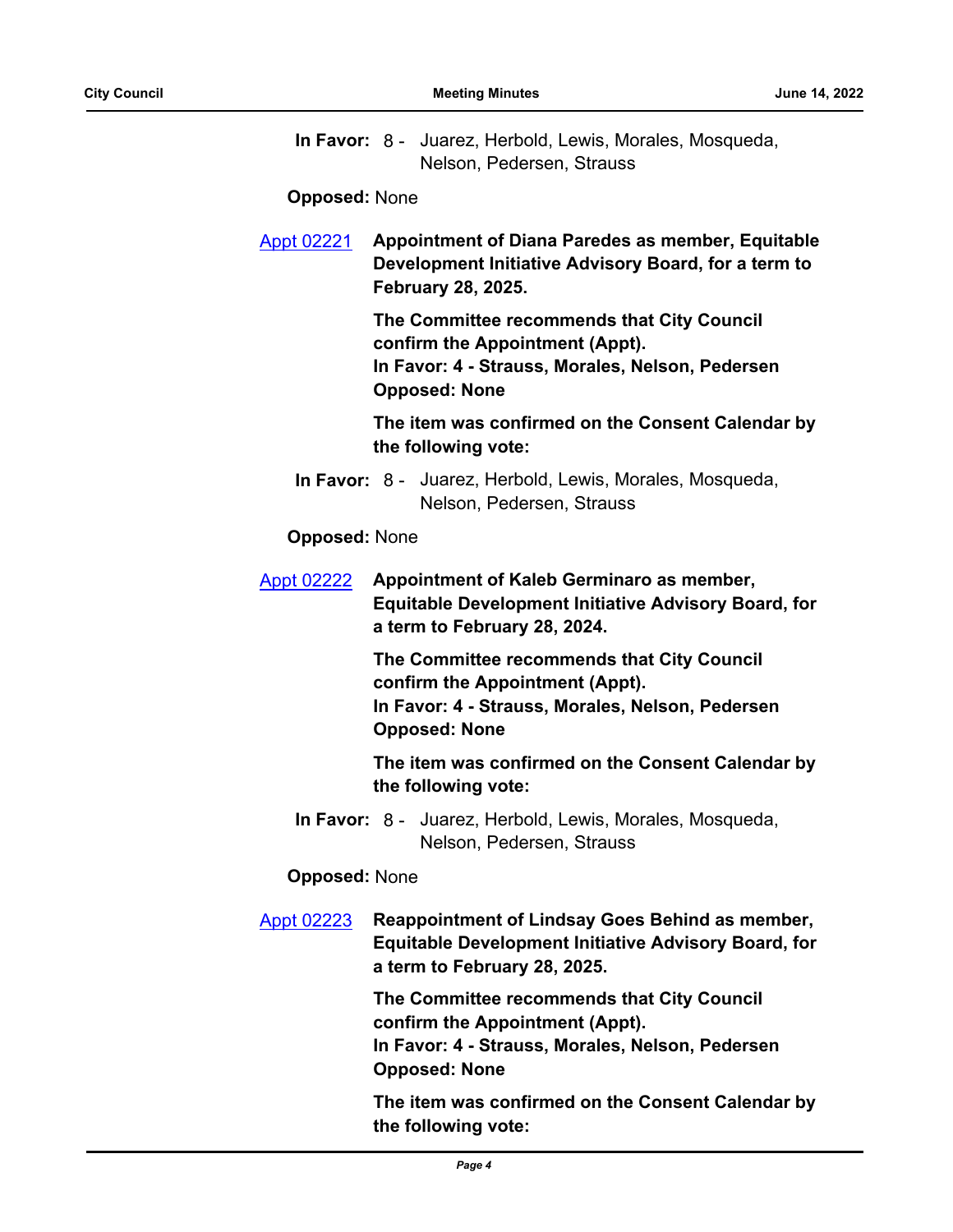|  | In Favor: 8 - Juarez, Herbold, Lewis, Morales, Mosqueda, |
|--|----------------------------------------------------------|
|  | Nelson, Pedersen, Strauss                                |

#### **Opposed:** None

[Appt 02224](http://seattle.legistar.com/gateway.aspx?m=l&id=/matter.aspx?key=13024) **Appointment of Maria Barrientos as member, Design Review Board, for a term to April 3, 2024.**

> **The Committee recommends that City Council confirm the Appointment (Appt). In Favor: 4 - Strauss, Morales, Nelson, Pedersen Opposed: None**

**The item was confirmed on the Consent Calendar by the following vote:**

In Favor: 8 - Juarez, Herbold, Lewis, Morales, Mosqueda, Nelson, Pedersen, Strauss

#### **Opposed:** None

[Appt 02225](http://seattle.legistar.com/gateway.aspx?m=l&id=/matter.aspx?key=13025) **Appointment of Brenda L. Baxter as member, Design Review Board, for a term to April 3, 2024.**

> **The Committee recommends that City Council confirm the Appointment (Appt). In Favor: 4 - Strauss, Morales, Nelson, Pedersen Opposed: None**

**The item was confirmed on the Consent Calendar by the following vote:**

In Favor: 8 - Juarez, Herbold, Lewis, Morales, Mosqueda, Nelson, Pedersen, Strauss

#### **Opposed:** None

[Appt 02226](http://seattle.legistar.com/gateway.aspx?m=l&id=/matter.aspx?key=13026) **Appointment of Troy Britt as member, Design Review Board, for a term to April 3, 2024.**

> **The Committee recommends that City Council confirm the Appointment (Appt). In Favor: 4 - Strauss, Morales, Nelson, Pedersen Opposed: None**

**The item was confirmed on the Consent Calendar by the following vote:**

In Favor: 8 - Juarez, Herbold, Lewis, Morales, Mosqueda, Nelson, Pedersen, Strauss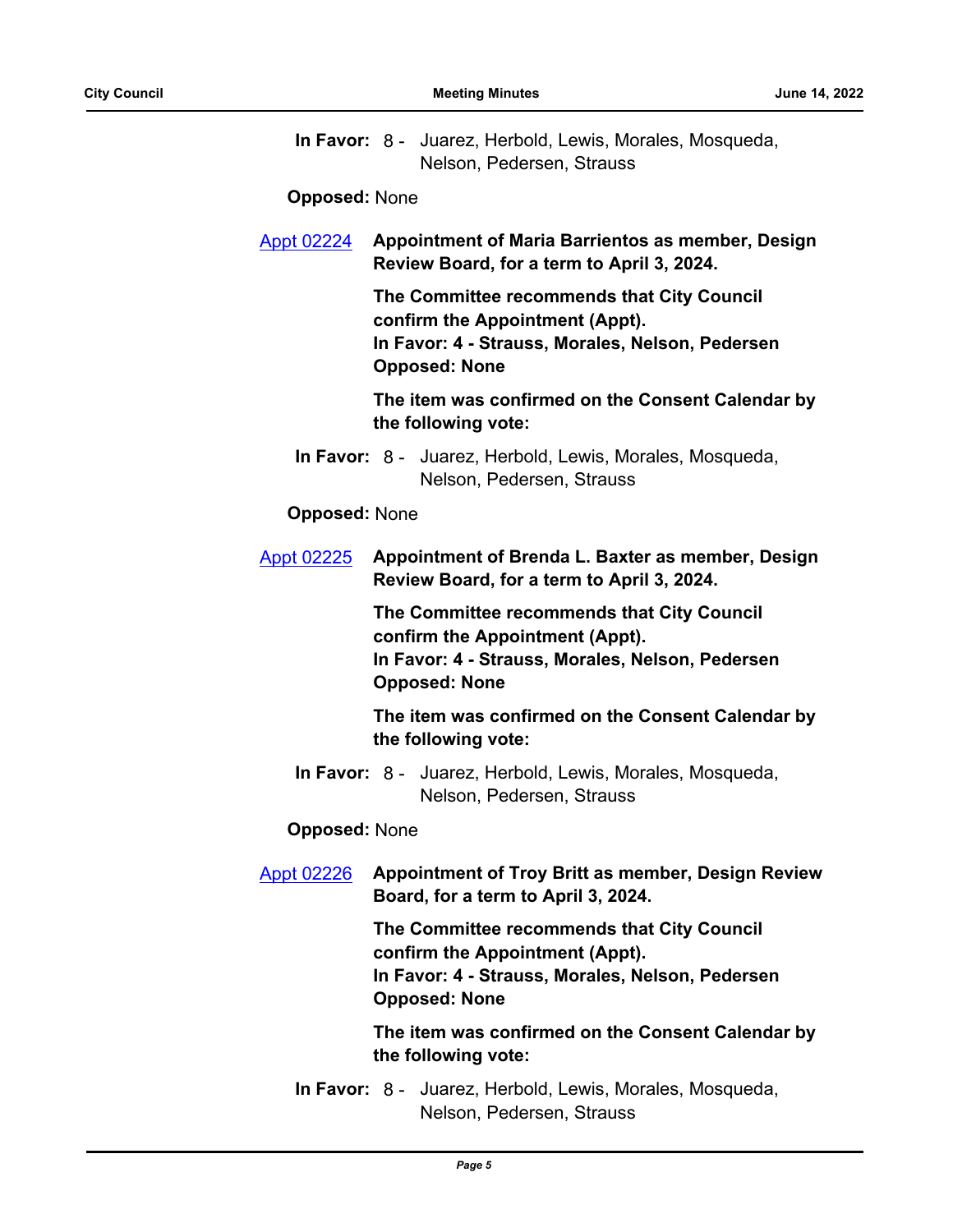| <b>Appt 02227</b>    | <b>Reappointment of Penn DiJulio as member, Design</b><br>Review Board, for a term to April 3, 2024.                                                      |  |
|----------------------|-----------------------------------------------------------------------------------------------------------------------------------------------------------|--|
|                      | The Committee recommends that City Council<br>confirm the Appointment (Appt).<br>In Favor: 4 - Strauss, Morales, Nelson, Pedersen<br><b>Opposed: None</b> |  |
|                      | The item was confirmed on the Consent Calendar by<br>the following vote:                                                                                  |  |
|                      | In Favor: 8 - Juarez, Herbold, Lewis, Morales, Mosqueda,<br>Nelson, Pedersen, Strauss                                                                     |  |
| <b>Opposed: None</b> |                                                                                                                                                           |  |
| <b>Appt 02228</b>    | Appointment of Che Fortaleza as member, Design<br>Review Board, for a term to April 3, 2024.                                                              |  |
|                      | The Committee recommends that City Council<br>confirm the Appointment (Appt).<br>In Favor: 4 - Strauss, Morales, Nelson, Pedersen<br><b>Opposed: None</b> |  |
|                      | The item was confirmed on the Consent Calendar by<br>the following vote:                                                                                  |  |
|                      | In Favor: 8 - Juarez, Herbold, Lewis, Morales, Mosqueda,<br>Nelson, Pedersen, Strauss                                                                     |  |
| <b>Opposed: None</b> |                                                                                                                                                           |  |
| <b>Appt 02230</b>    | Reappointment of Ana Cristina Garcia as member,<br>Design Review Board, for a term to April 3, 2024.                                                      |  |
|                      | The Committee recommends that City Council<br>confirm the Appointment (Appt).<br>In Favor: 4 - Strauss, Morales, Nelson, Pedersen<br><b>Opposed: None</b> |  |
|                      | The item was confirmed on the Consent Calendar by<br>the following vote:                                                                                  |  |
|                      | In Favor: 8 - Juarez, Herbold, Lewis, Morales, Mosqueda,<br>Nelson, Pedersen, Strauss                                                                     |  |
| <b>Opposed: None</b> |                                                                                                                                                           |  |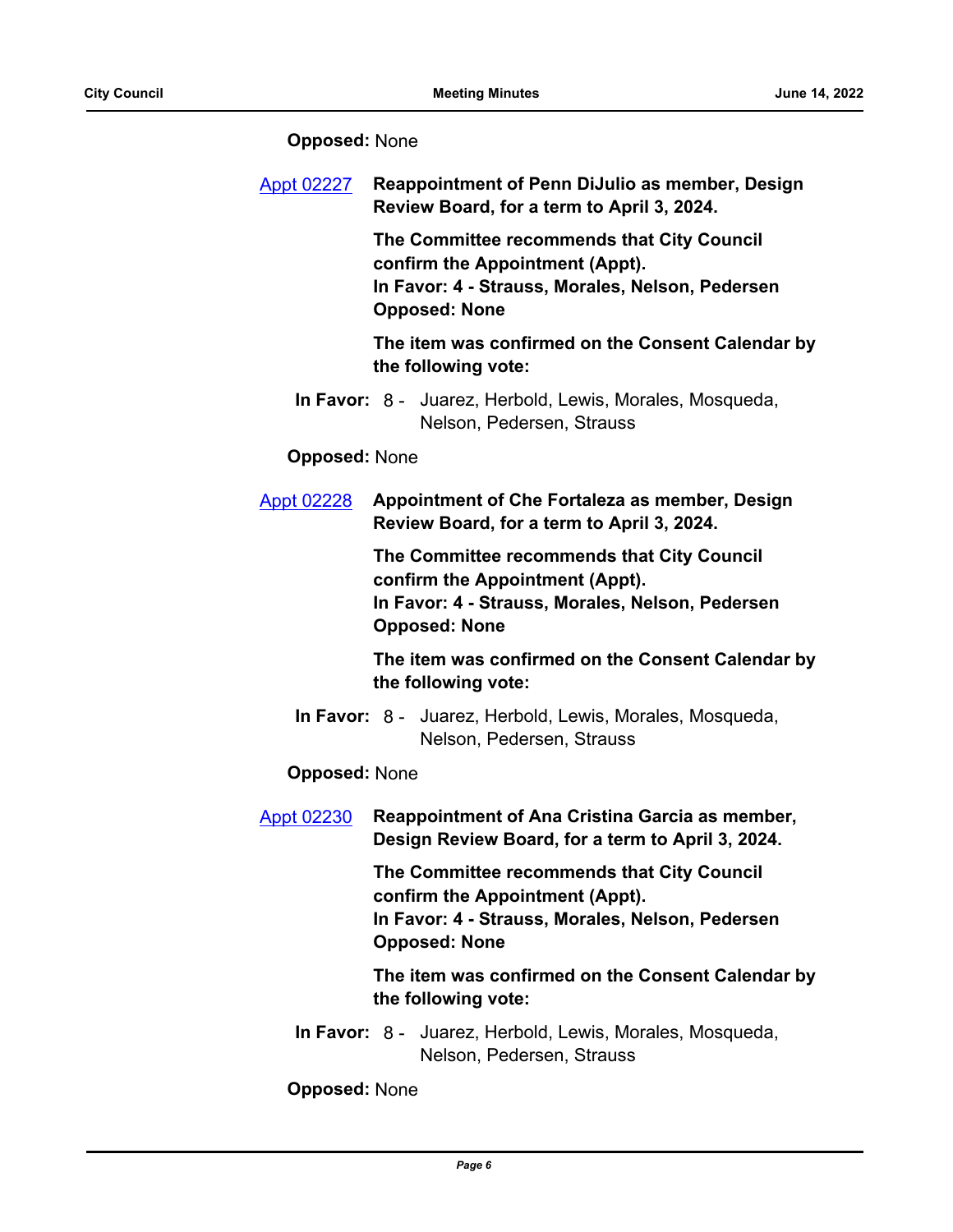| <b>Appt 02231</b>    | <b>Reappointment of Stewart Germain as member,</b><br>Design Review Board, for a term to April 3, 2024.                                                   |
|----------------------|-----------------------------------------------------------------------------------------------------------------------------------------------------------|
|                      | The Committee recommends that City Council<br>confirm the Appointment (Appt).<br>In Favor: 4 - Strauss, Morales, Nelson, Pedersen<br><b>Opposed: None</b> |
|                      | The item was confirmed on the Consent Calendar by<br>the following vote:                                                                                  |
|                      | In Favor: 8 - Juarez, Herbold, Lewis, Morales, Mosqueda,<br>Nelson, Pedersen, Strauss                                                                     |
| <b>Opposed: None</b> |                                                                                                                                                           |
| <b>Appt 02232</b>    | <b>Reappointment of Christian Gunter as member,</b><br>Design Review Board, for a term to April 3, 2024.                                                  |
|                      | The Committee recommends that City Council<br>confirm the Appointment (Appt).<br>In Favor: 4 - Strauss, Morales, Nelson, Pedersen<br><b>Opposed: None</b> |
|                      | The item was confirmed on the Consent Calendar by<br>the following vote:                                                                                  |
|                      | In Favor: 8 - Juarez, Herbold, Lewis, Morales, Mosqueda,<br>Nelson, Pedersen, Strauss                                                                     |
| <b>Opposed: None</b> |                                                                                                                                                           |
| <b>Appt 02233</b>    | Appointment of Quanlin Hu as member, Design<br>Review Board, for a term to April 3, 2024.                                                                 |
|                      | The Committee recommends that City Council<br>confirm the Appointment (Appt).<br>In Favor: 4 - Strauss, Morales, Nelson, Pedersen<br><b>Opposed: None</b> |
|                      | The item was confirmed on the Consent Calendar by<br>the following vote:                                                                                  |
|                      | In Favor: 8 - Juarez, Herbold, Lewis, Morales, Mosqueda,<br>Nelson, Pedersen, Strauss                                                                     |
| <b>Opposed: None</b> |                                                                                                                                                           |
|                      |                                                                                                                                                           |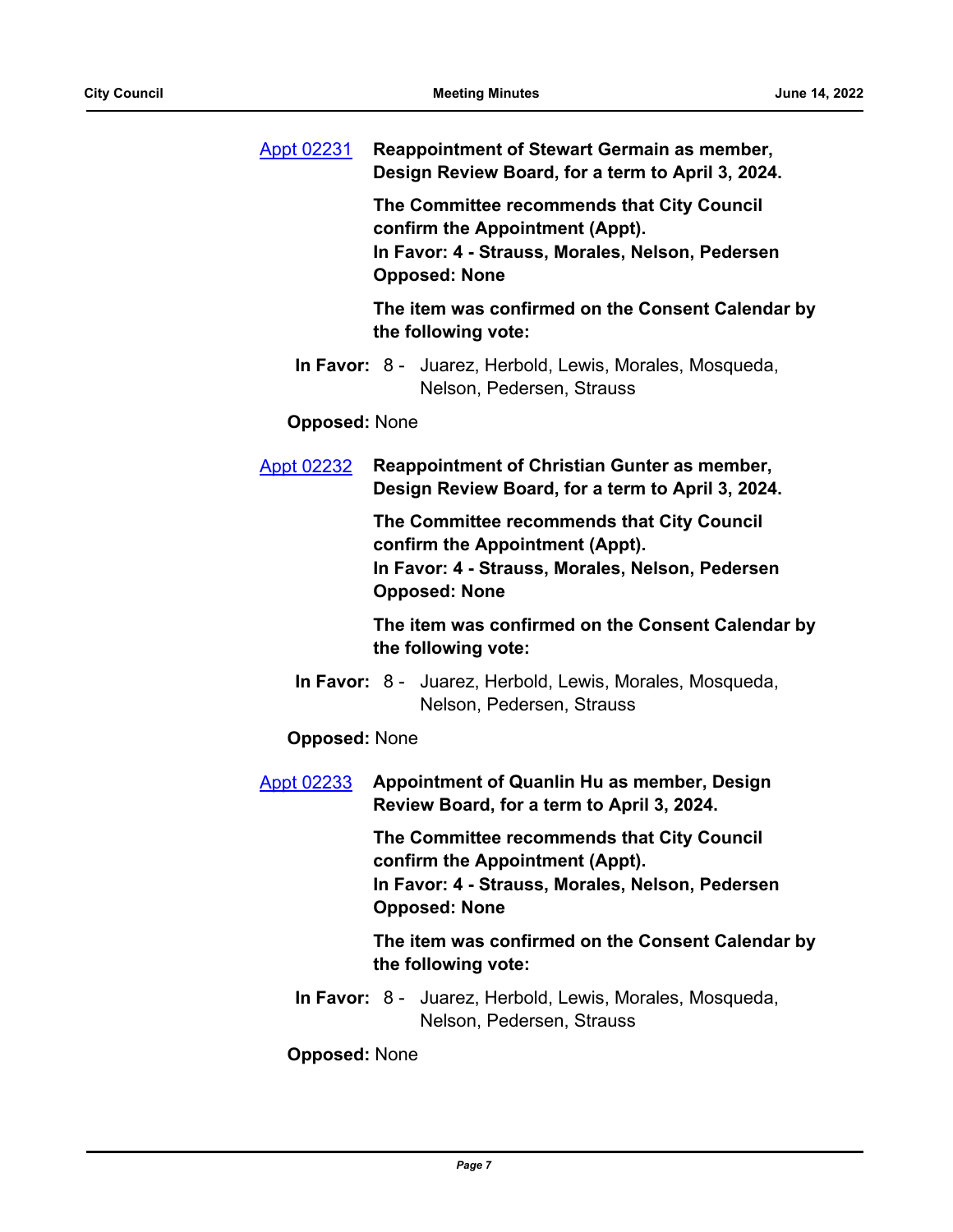| <b>Appt 02234</b>    | Reappointment of Brian L. Johnson as member,<br>Design Review Board, for a term to April 3, 2024.                                                         |
|----------------------|-----------------------------------------------------------------------------------------------------------------------------------------------------------|
|                      | The Committee recommends that City Council<br>confirm the Appointment (Appt).<br>In Favor: 4 - Strauss, Morales, Nelson, Pedersen<br><b>Opposed: None</b> |
|                      | The item was confirmed on the Consent Calendar by<br>the following vote:                                                                                  |
|                      | In Favor: 8 - Juarez, Herbold, Lewis, Morales, Mosqueda,<br>Nelson, Pedersen, Strauss                                                                     |
| <b>Opposed: None</b> |                                                                                                                                                           |
| <b>Appt 02235</b>    | Appointment of Nicole Li as member, Design Review<br>Board, for a term to April 3, 2024.                                                                  |
|                      | The Committee recommends that City Council<br>confirm the Appointment (Appt).<br>In Favor: 4 - Strauss, Morales, Nelson, Pedersen<br><b>Opposed: None</b> |
|                      | The item was confirmed on the Consent Calendar by<br>the following vote:                                                                                  |
|                      | In Favor: 8 - Juarez, Herbold, Lewis, Morales, Mosqueda,<br>Nelson, Pedersen, Strauss                                                                     |
| <b>Opposed: None</b> |                                                                                                                                                           |
| <b>Appt 02236</b>    | Appointment of Kun Lim as member, Design Review<br>Board, for a term to April 3, 2024.                                                                    |
|                      | The Committee recommends that City Council<br>confirm the Appointment (Appt).<br>In Favor: 4 - Strauss, Morales, Nelson, Pedersen<br><b>Opposed: None</b> |
|                      | The item was confirmed on the Consent Calendar by<br>the following vote:                                                                                  |
|                      | In Favor: 8 - Juarez, Herbold, Lewis, Morales, Mosqueda,<br>Nelson, Pedersen, Strauss                                                                     |
| <b>Opposed: None</b> |                                                                                                                                                           |
|                      |                                                                                                                                                           |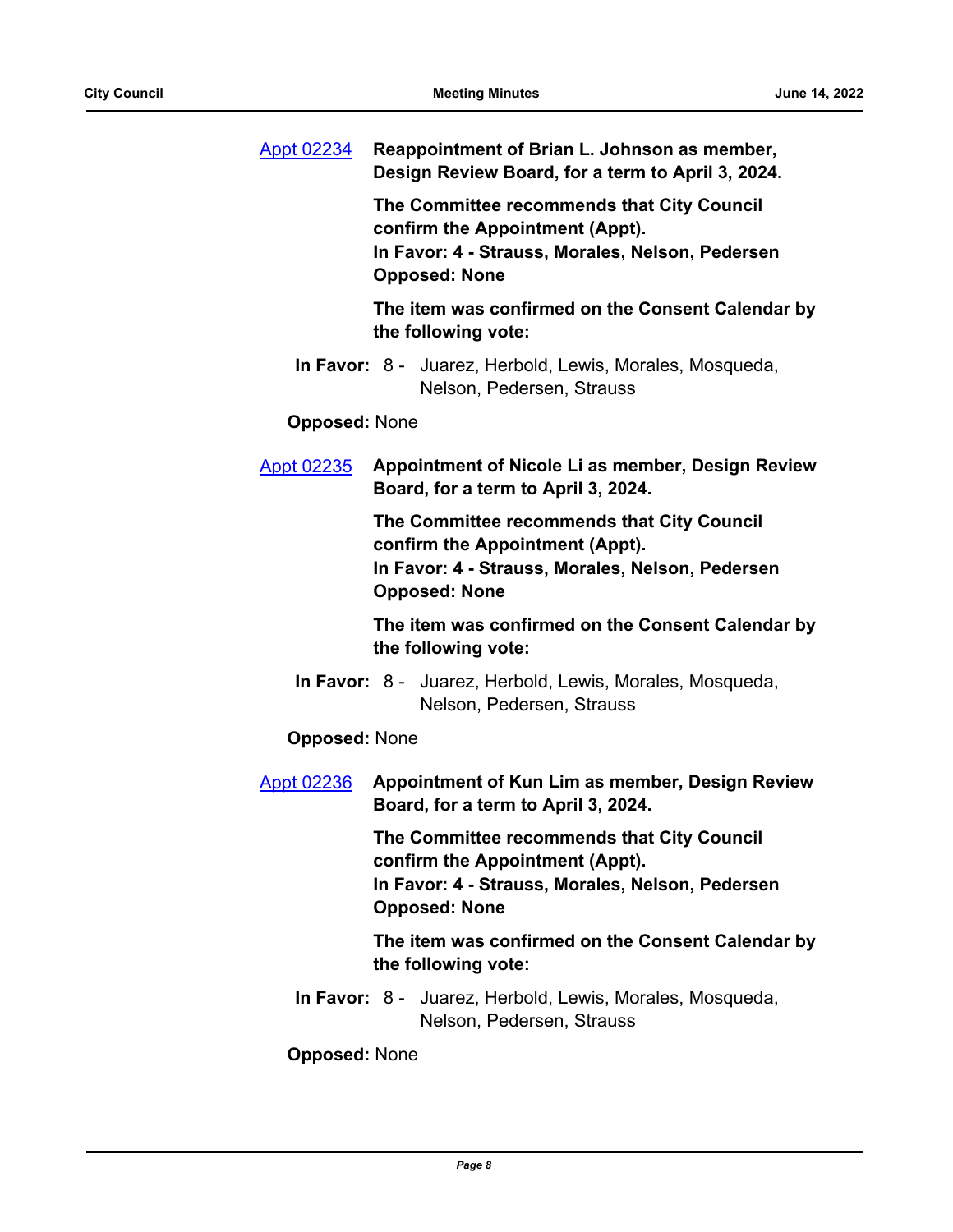| Appt 02237           | Appointment of Christina Lin as member, Design<br>Review Board, for a term to April 3, 2024.                                                              |
|----------------------|-----------------------------------------------------------------------------------------------------------------------------------------------------------|
|                      | The Committee recommends that City Council<br>confirm the Appointment (Appt).<br>In Favor: 4 - Strauss, Morales, Nelson, Pedersen<br><b>Opposed: None</b> |
|                      | The item was confirmed on the Consent Calendar by<br>the following vote:                                                                                  |
|                      | In Favor: 8 - Juarez, Herbold, Lewis, Morales, Mosqueda,<br>Nelson, Pedersen, Strauss                                                                     |
| <b>Opposed: None</b> |                                                                                                                                                           |
| <b>Appt 02238</b>    | Reappointment of Katherine Liss as member, Design<br>Review Board, for a term to April 3, 2024.                                                           |
|                      | The Committee recommends that City Council<br>confirm the Appointment (Appt).<br>In Favor: 4 - Strauss, Morales, Nelson, Pedersen<br><b>Opposed: None</b> |
|                      | The item was confirmed on the Consent Calendar by<br>the following vote:                                                                                  |
|                      | In Favor: 8 - Juarez, Herbold, Lewis, Morales, Mosqueda,<br>Nelson, Pedersen, Strauss                                                                     |
| <b>Opposed: None</b> |                                                                                                                                                           |
| <b>Appt 02239</b>    | Appointment of Benjamin Maritz as member, Design<br>Review Board, for a term to April 3, 2024.                                                            |
|                      | The Committee recommends that City Council<br>confirm the Appointment (Appt).<br>In Favor: 4 - Strauss, Morales, Nelson, Pedersen<br><b>Opposed: None</b> |
|                      | The item was confirmed on the Consent Calendar by<br>the following vote:                                                                                  |
|                      | In Favor: 8 - Juarez, Herbold, Lewis, Morales, Mosqueda,<br>Nelson, Pedersen, Strauss                                                                     |
| <b>Opposed: None</b> |                                                                                                                                                           |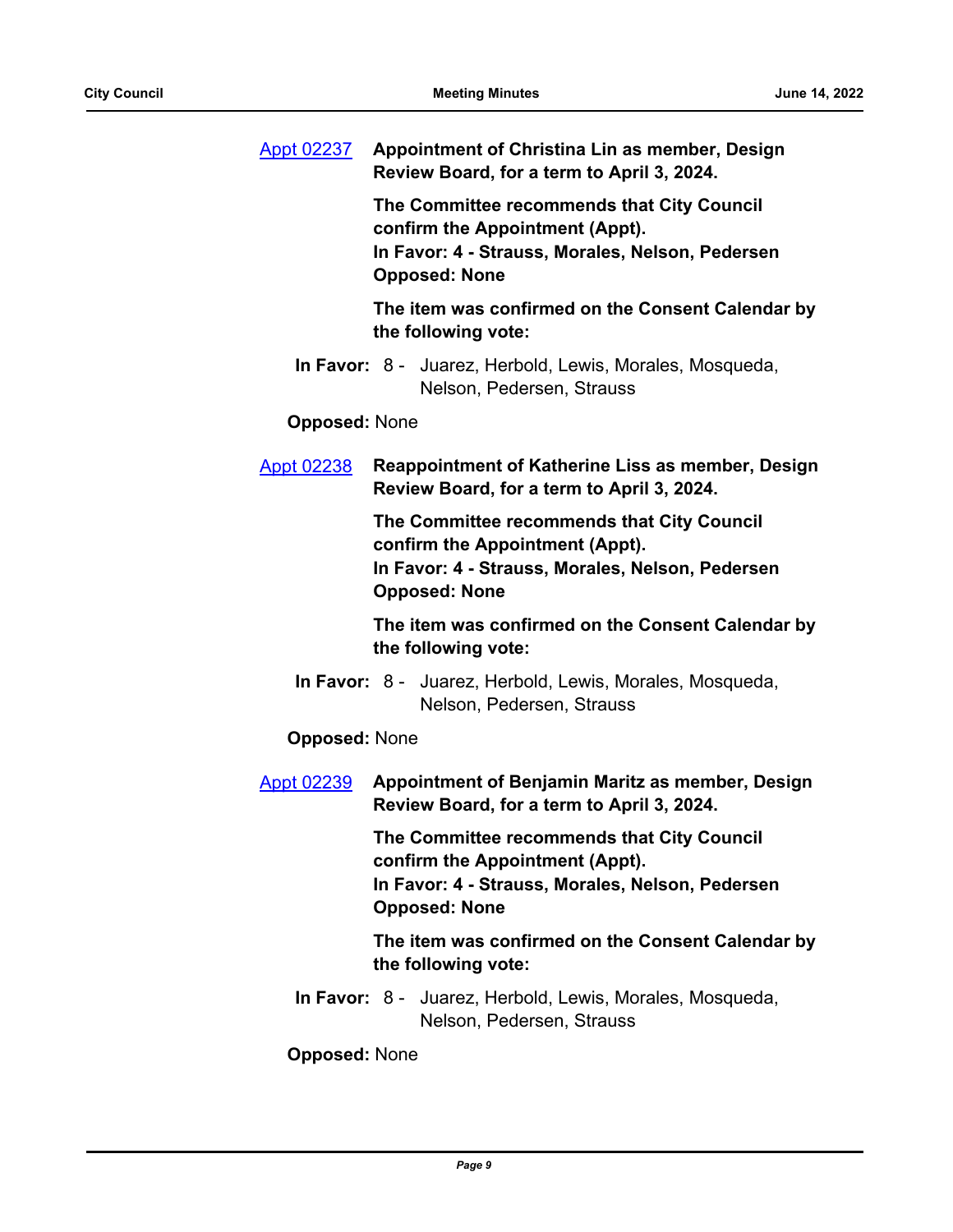| <b>Appt 02240</b>    | Appointment of Joe Reilly as member, Design Review<br>Board, for a term to April 3, 2023.                                                                 |
|----------------------|-----------------------------------------------------------------------------------------------------------------------------------------------------------|
|                      | The Committee recommends that City Council<br>confirm the Appointment (Appt).<br>In Favor: 4 - Strauss, Morales, Nelson, Pedersen<br><b>Opposed: None</b> |
|                      | The item was confirmed on the Consent Calendar by<br>the following vote:                                                                                  |
|                      | In Favor: 8 - Juarez, Herbold, Lewis, Morales, Mosqueda,<br>Nelson, Pedersen, Strauss                                                                     |
| <b>Opposed: None</b> |                                                                                                                                                           |
| <b>Appt 02241</b>    | Appointment of Lisa Richmond as member, Design<br>Review Board, for a term to April 3, 2024.                                                              |
|                      | The Committee recommends that City Council<br>confirm the Appointment (Appt).<br>In Favor: 4 - Strauss, Morales, Nelson, Pedersen<br><b>Opposed: None</b> |
|                      | The item was confirmed on the Consent Calendar by<br>the following vote:                                                                                  |
|                      | In Favor: 8 - Juarez, Herbold, Lewis, Morales, Mosqueda,<br>Nelson, Pedersen, Strauss                                                                     |
| <b>Opposed: None</b> |                                                                                                                                                           |
| <b>Appt 02242</b>    | Appointment of Gavin Schaefer as member, Design<br>Review Board, for a term to April 3, 2024.                                                             |
|                      | The Committee recommends that City Council<br>confirm the Appointment (Appt).<br>In Favor: 4 - Strauss, Morales, Nelson, Pedersen<br><b>Opposed: None</b> |
|                      | The item was confirmed on the Consent Calendar by<br>the following vote:                                                                                  |
|                      | In Favor: 8 - Juarez, Herbold, Lewis, Morales, Mosqueda,<br>Nelson, Pedersen, Strauss                                                                     |
| <b>Opposed: None</b> |                                                                                                                                                           |
|                      |                                                                                                                                                           |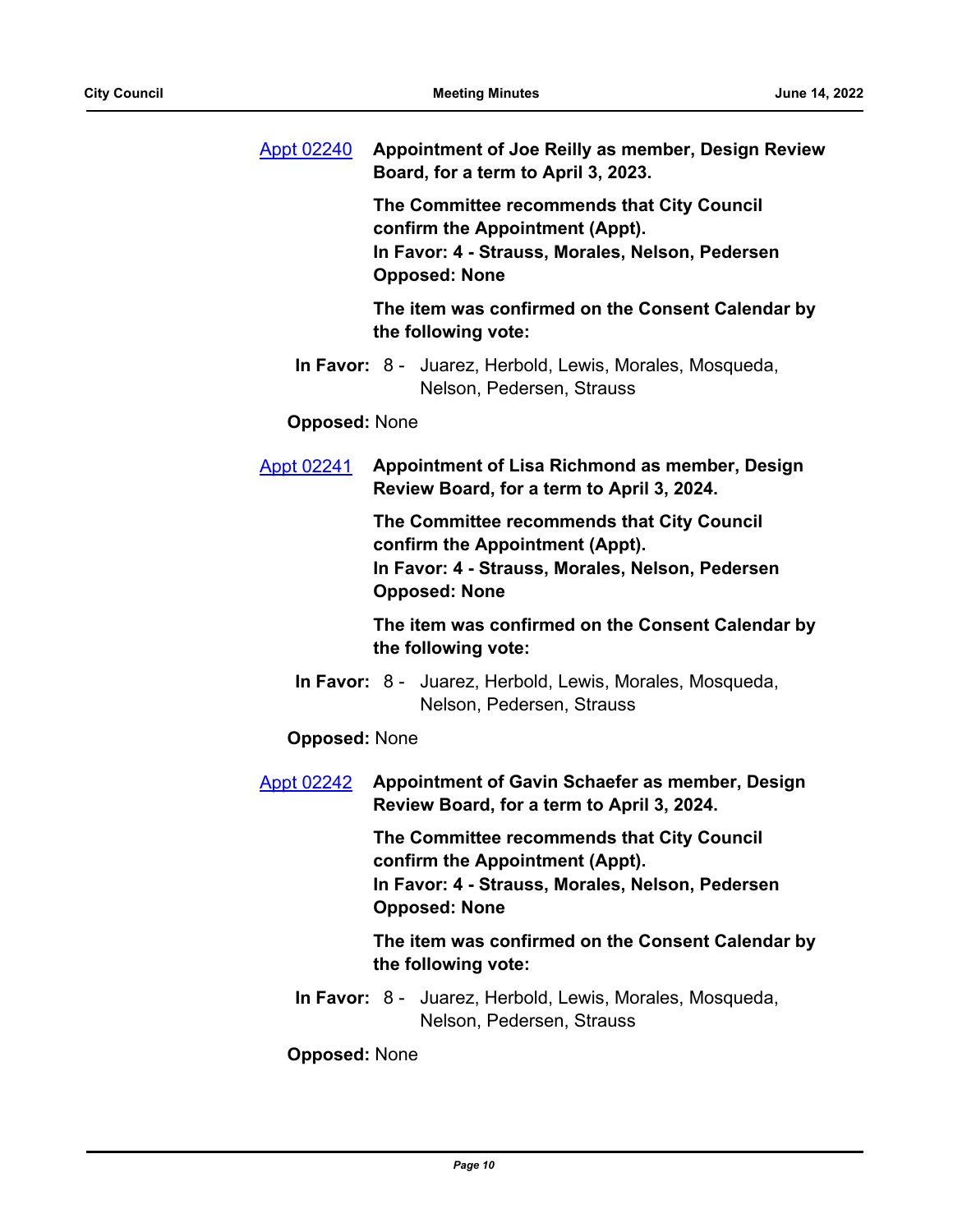[Appt 02243](http://seattle.legistar.com/gateway.aspx?m=l&id=/matter.aspx?key=13042) **Reappointment of Emily van Geldern as member, Design Review Board, for a term to April 3, 2024.**

> **The Committee recommends that City Council confirm the Appointment (Appt). In Favor: 4 - Strauss, Morales, Nelson, Pedersen Opposed: None**

**The item was confirmed on the Consent Calendar by the following vote:**

In Favor: 8 - Juarez, Herbold, Lewis, Morales, Mosqueda, Nelson, Pedersen, Strauss

**Opposed:** None

## **G. APPROVAL OF THE AGENDA**

Motion was made, duly seconded and carried, to adopt the proposed Agenda.

## **H. COMMITTEE REPORTS**

## **CITY COUNCIL:**

**1.** [CB 120332](http://seattle.legistar.com/gateway.aspx?m=l&id=/matter.aspx?key=12893) **AN ORDINANCE relating to City employment; authorizing the execution of a collective bargaining agreement between The City of Seattle and the Seattle Police Management Association to be effective January 1, 2020 through December 31, 2023; and ratifying and confirming certain prior acts.**

Motion was made and duly seconded to pass Council Bill 120332.

**The Motion carried, the Council Bill (CB) was passed by the following vote, and the President signed the Council Bill (CB):**

In Favor: 8 - Juarez, Herbold, Lewis, Morales, Mosqueda, Nelson, Pedersen, **Strauss** 

**Opposed:** None

## **FINANCE AND HOUSING COMMITTEE:**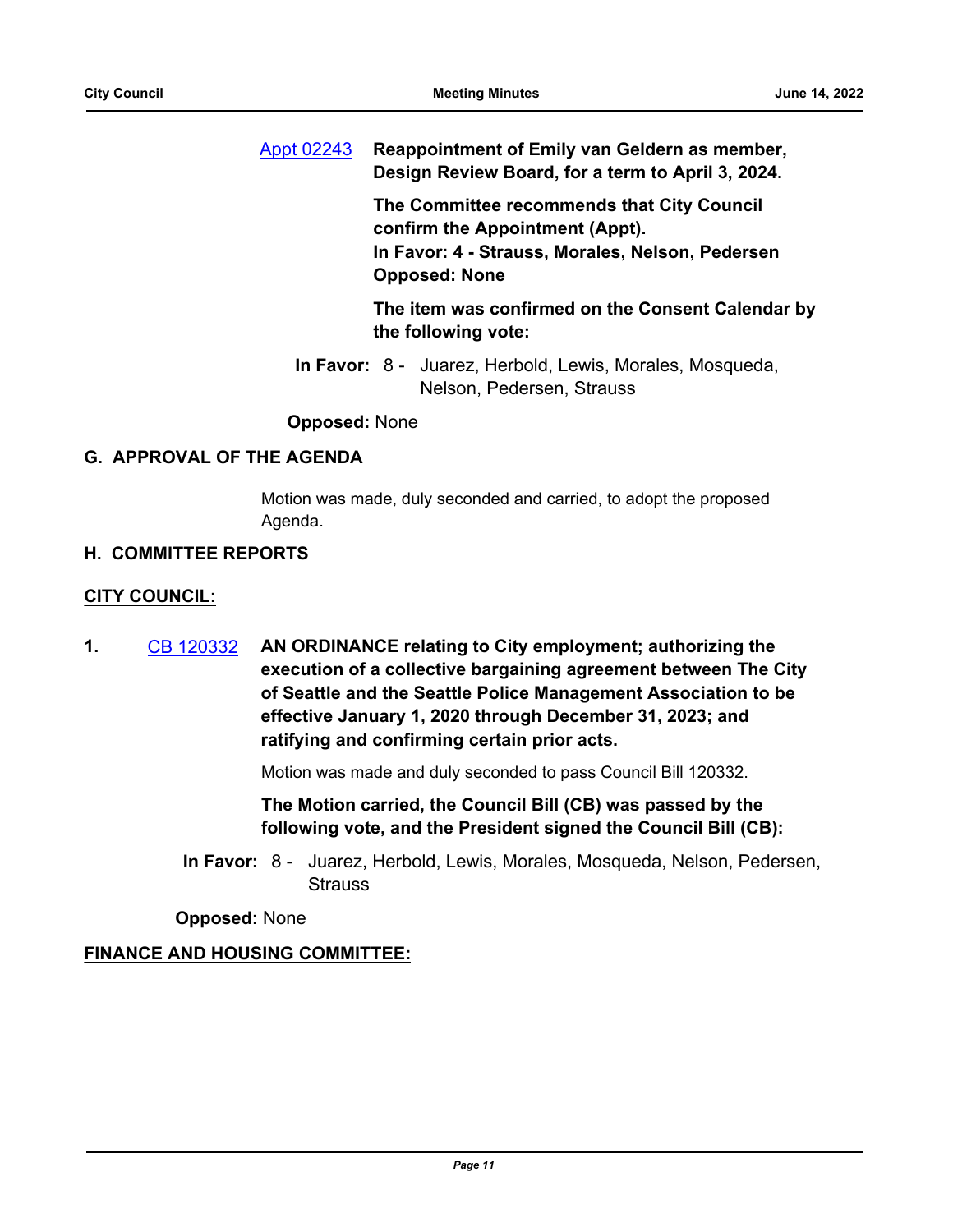| Ζ. | Appt 02215 Appointment of Maiko Winkler-Chin as Director of the Office of |
|----|---------------------------------------------------------------------------|
|    | Housing.                                                                  |

**The Committee recommends that City Council confirm the Appointment (Appt).**

**In Favor: 5 - Mosqueda, Herbold, Pedersen, Nelson, Lewis Opposed: None**

## **The Appointment (Appt) was confirmed by the following vote:**

In Favor: 8 - Juarez, Herbold, Lewis, Morales, Mosqueda, Nelson, Pedersen, **Strauss** 

**Opposed:** None

Council President Juarez invited Director Maiko Winkler-Chin to provide brief remarks to the Council.

## **LAND USE COMMITTEE:**

**3.** [CB 120339](http://seattle.legistar.com/gateway.aspx?m=l&id=/matter.aspx?key=12920) **AN ORDINANCE relating to grant funds from non-City sources; authorizing the Directors of the Office of Planning and Community Development and the Seattle Department of Construction and Inspections to accept a grant and execute related agreements; amending Ordinance 126490, which adopted the 2022 Budget; changing appropriations to various departments; and ratifying and confirming certain prior acts.**

> **The Committee recommends that City Council pass the Council Bill (CB). In Favor: 4 - Strauss, Morales, Nelson, Pedersen Opposed: None**

> **The Council Bill (CB) was passed by the following vote, and the President signed the Council Bill (CB):**

In Favor: 8 - Juarez, Herbold, Lewis, Morales, Mosqueda, Nelson, Pedersen, **Strauss**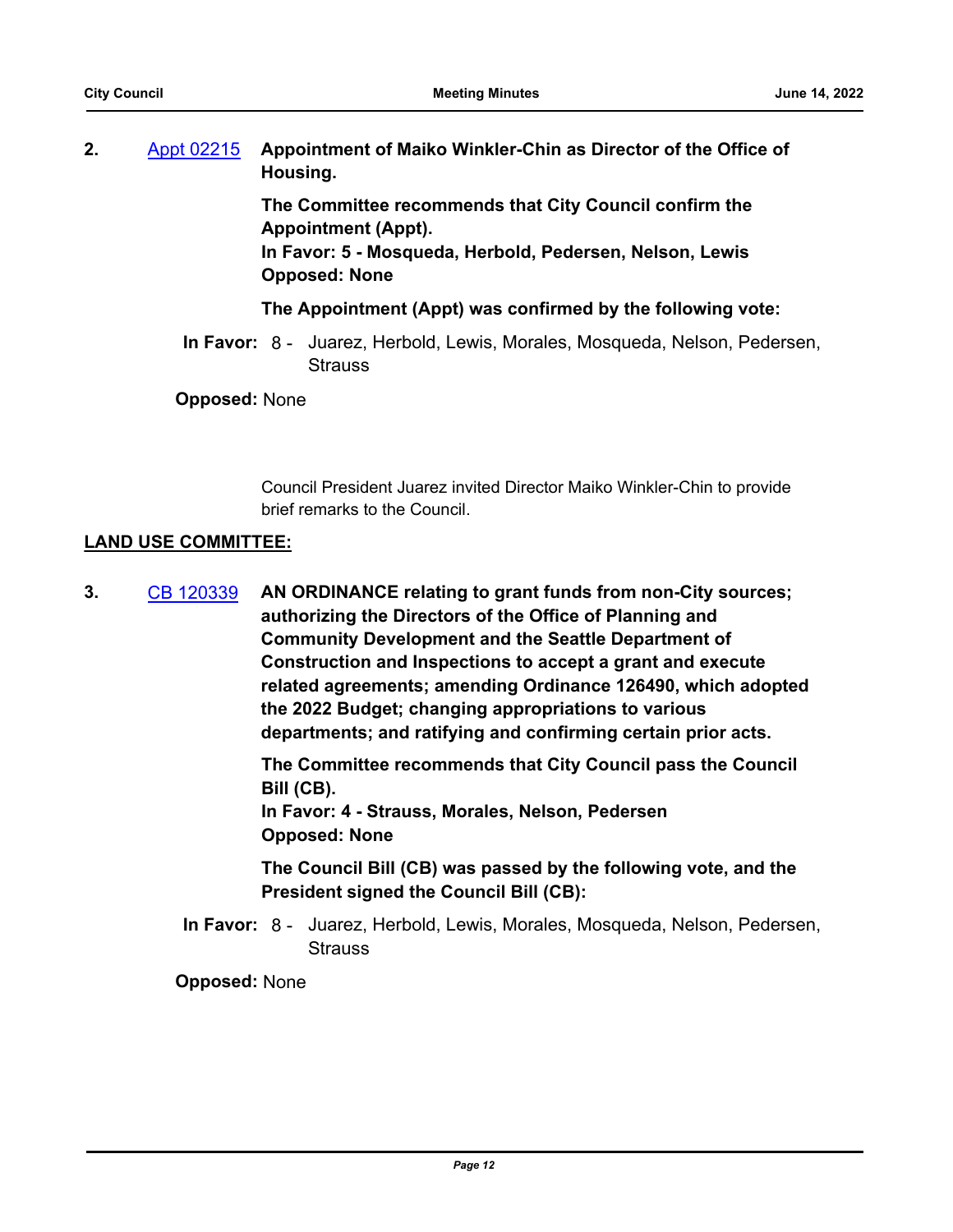**4.** [CB 120287](http://seattle.legistar.com/gateway.aspx?m=l&id=/matter.aspx?key=12709) **AN ORDINANCE relating to land use and zoning; updating regulations for rooftop features; amending Sections 23.44.012, 23.44.046, 23.45.514, 23.45.545, 23.47A.012, 23.47A.013, 23.48.025, 23.48.231, 23.49.008, 23.49.046, 23.49.096, 23.49.148, 23.49.324, 23.50.020, 23.66.140, 23.66.332, and 23.75.110 of the Seattle Municipal Code.**

> **The Committee recommends that City Council pass as amended the Council Bill (CB). In Favor: 4 - Strauss, Morales, Nelson, Pedersen Opposed: None**

> **The Council Bill (CB) was passed by the following vote, and the President signed the Council Bill (CB):**

In Favor: 8 - Juarez, Herbold, Lewis, Morales, Mosqueda, Nelson, Pedersen, **Strauss** 

## **Opposed:** None

## **TRANSPORTATION AND SEATTLE PUBLIC UTILITIES COMMITTEE:**

**5.** [CB 120322](http://seattle.legistar.com/gateway.aspx?m=l&id=/matter.aspx?key=12821) **AN ORDINANCE relating to Seattle Public Utilities; authorizing the General Manager/CEO of Seattle Public Utilities to accept a non-exclusive easement within the Shilshole Bay Waterway, previously known as the Salmon Bay Waterway of the Lake Washington Ship Canal, from the Washington State Department of Natural Resources for a City-owned sanitary sewer line; and ratifying and confirming certain prior acts.**

> **The Committee recommends that City Council pass the Council Bill (CB).**

**In Favor: 4 - Pedersen, Strauss, Herbold, Morales Opposed: None**

**The Council Bill (CB) was passed by the following vote, and the President signed the Council Bill (CB):**

In Favor: 8 - Juarez, Herbold, Lewis, Morales, Mosqueda, Nelson, Pedersen, **Strauss**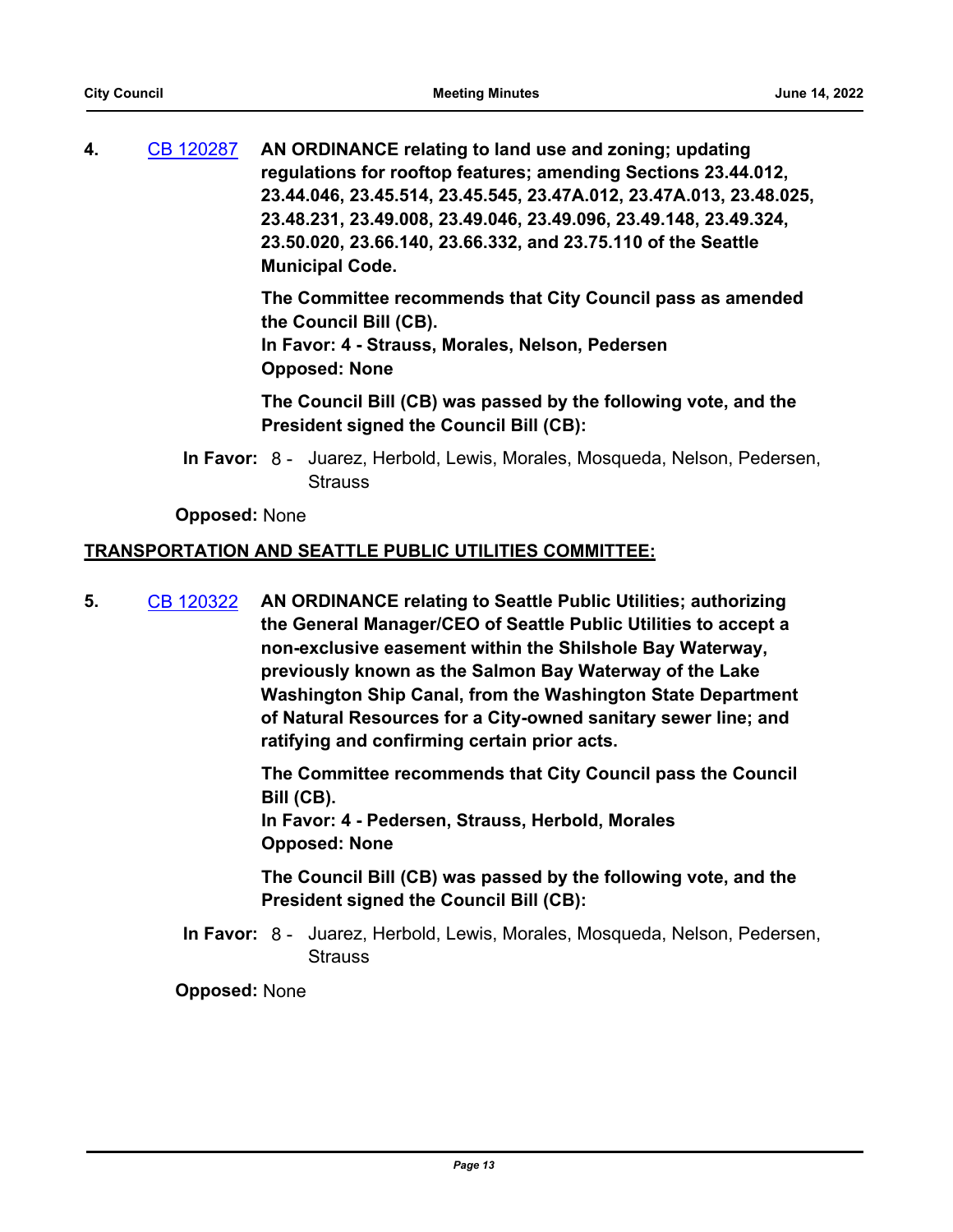**6.** [CB 120323](http://seattle.legistar.com/gateway.aspx?m=l&id=/matter.aspx?key=12824) **AN ORDINANCE relating to Seattle Public Utilities; accepting two deeds for real property acquired for the purpose of installing and operating ground water wells or waterworks to provide potable water in connection with the Highline Well Field project identified in the 1985 Seattle Comprehensive Regional Water Plan and situated in Section 16, Township 23 North, Range 4 East, King County, Washington; and ratifying and confirming certain prior acts.**

> **The Committee recommends that City Council pass the Council Bill (CB).**

**In Favor: 4 - Pedersen, Strauss, Herbold, Morales Opposed: None**

**The Council Bill (CB) was passed by the following vote, and the President signed the Council Bill (CB):**

In Favor: 8 - Juarez, Herbold, Lewis, Morales, Mosqueda, Nelson, Pedersen, **Strauss** 

#### **Opposed:** None

## **I. ITEMS REMOVED FROM CONSENT CALENDAR**

There were none.

#### **J. ADOPTION OF OTHER RESOLUTIONS**

There were none.

## **K. OTHER BUSINESS**

By unanimous consent, Councilmember Strauss' June 14, 2022 excused absence was rescinded.

Motion was made, duly seconded and carried, to excuse Councilmembers Strauss and Mosqueda from the July 5, 2022 City Council meeting.

#### **L. ADJOURNMENT**

There being no further business to come before the Council, the meeting was adjourned at 3:02 p.m.